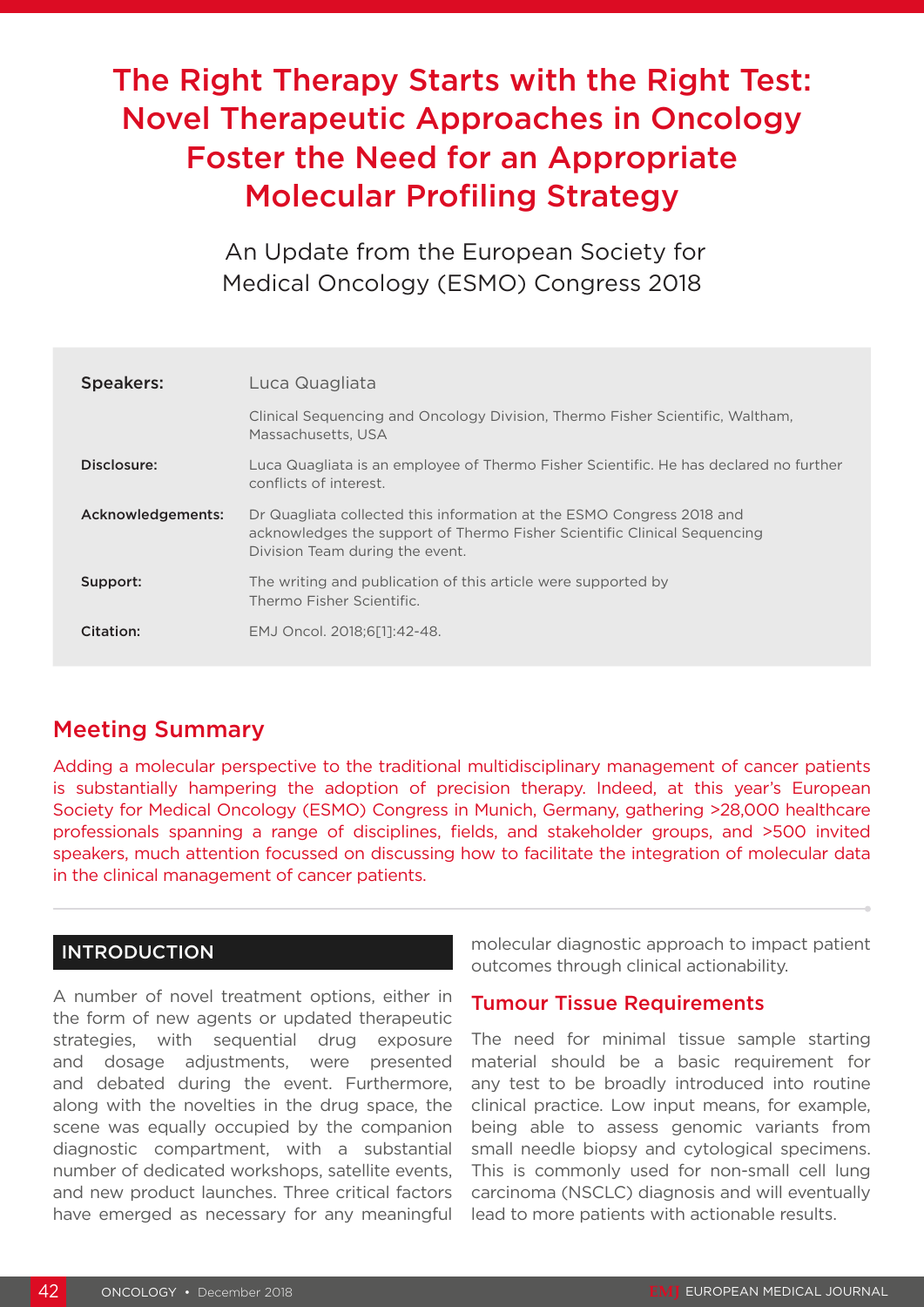#### Testing Turnaround Times

Complete biomarker results should be available within days rather than weeks. Indeed, many European institutions have started to build in-house sequencing facilities to reduce the time to obtain final results; this allows clinicians to start treating patients more quickly, aiming to achieve diagnosis and treatment initiation within days (Figure 1). Conversely, also hampered by logistical issues, the institutions that outsource tests can take weeks to deliver data.<sup>1,2</sup> a timeframe that is no longer acceptable, especially in cases such as late-stage NSCLC. In addition, when the number of samples to be tested reaches substantial proportions, the outsourcing testing strategy can result in increased pressure on the healthcare system due to third-party margins along with shipment fees, leading to higher overall costs regardless of the payer.<sup>3</sup>

#### Adequate Biomarker Coverage

Testing should include updated relevant biomarkers based on current knowledge and ongoing late-phase clinical trials. In fact, while offering a single, very large panel testing for hundreds of genes, of which many currently hold limited or no clinical actionability, biomarkers covering a plethora of genomic variants for many cancer types might be a very attractive research-oriented solution; a dedicated test covering clinically relevant genes is a more pragmatic and cost-effective approach.



#### Figure 1: In-house testing and its associated benefits.

A model to fit molecular tumour boards and foster local interactions among healthcare professionals, generating and retaining both knowledge and precious data.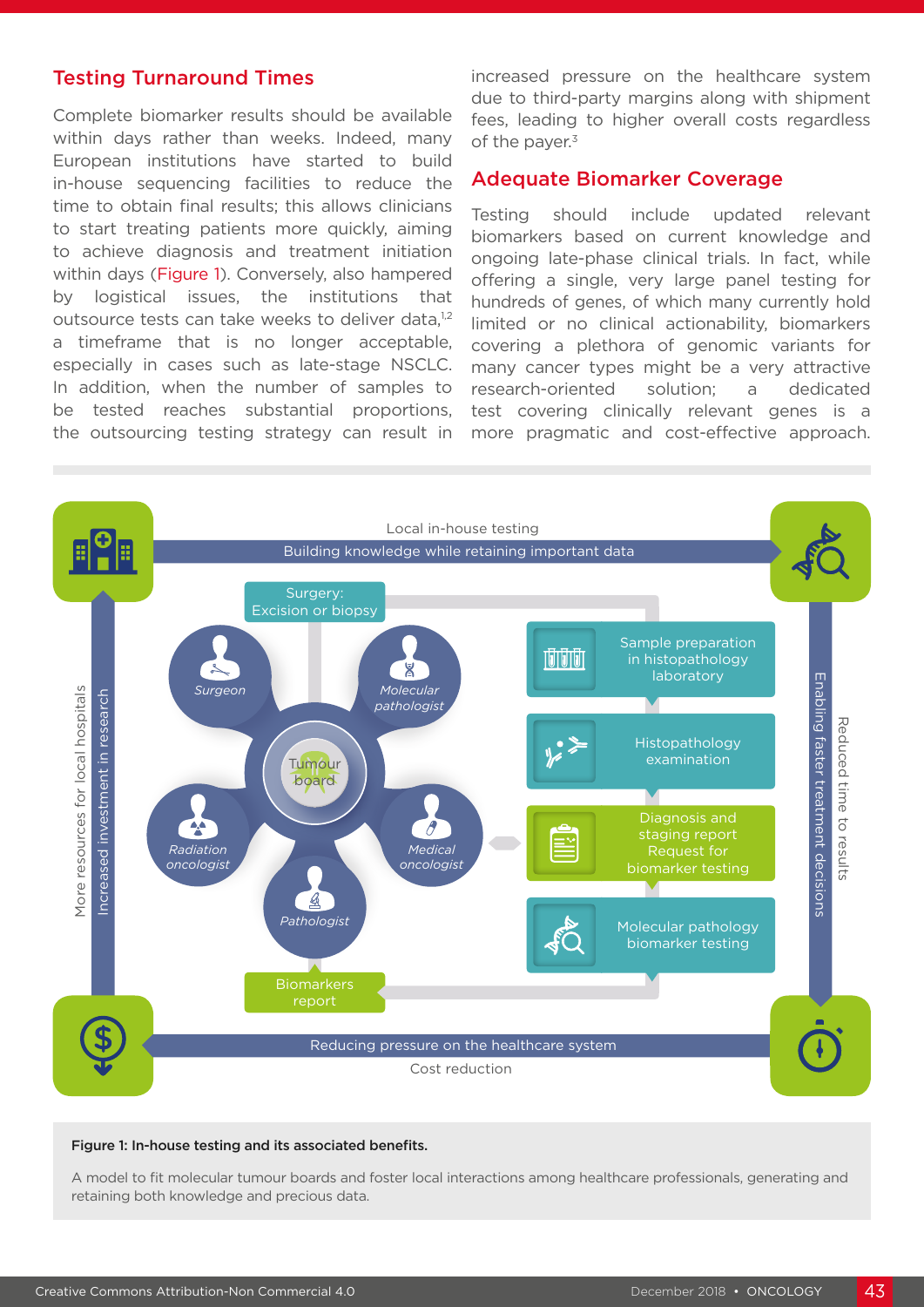Furthermore, in 46–80% of patient cases, the starting material is too minimal for large panel analysis.<sup>2,4</sup> In some cases, this testing approach may require a rebiopsy, which comes with associated risks, elevated costs, and treatment delays or, when not applicable, can lead to suboptimal therapy selection.

While in the early years of biomarker testing outsourcing was a logical choice due to technical and investment constraints, nowadays outsourcing is largely reduced due to the fast development of sequencing technologies and the dramatic reduction in the cost of in-house biomarker testing. Therefore, sending to third-party labs is now a non-sustainable long-term approach.

Finally, given that precision oncology is a medical practice deployed at the local level, at the patient's bedside, and mostly via interactions between local healthcare professionals, in-house molecular profiling is the best fit to this model. In many of the ESMO-hosted discussions, it was clear that the flexibility to triage patient samples and to discuss in depth the findings at local tumour boards is key to providing optimal, truly personalised care.

### NOVEL OPPORTUNITIES FOR LUNG TUMOUR TREATMENT AND TESTING

Targeted agents, such as the epidermal growth factor receptor (EGFR) tyrosine kinase inhibitors gefitinib, erlotinib, afatinib, and osimertinib, have considerably transformed the management of patients with EGFR-mutated NSCLC, representing one of the most significant advances in lung tumour treatment for decades. The introduction of these agents into clinical practice has been developed along with the advances made in the molecular pathology field and the broad adoption of next-generation sequencing (NGS), allowing a robust and sensitive evaluation of EGFR status.

Furthermore, the recent success of immunotherapy in the metastatic NSCLC setting (independent from the EGFR status) has revolutionised the entire treatment scenario. Nonetheless, >50% of treated patients show no clear evidence of responding to immune checkpoint-blocking (ICB) therapies, underlining the need to develop new, robust predictive

biomarkers that should appropriately guide the selection of ICB agents.<sup>5</sup> Programmed death-ligand 1 (PD-L1) expression, assessed by immunohistochemistry (IHC), has emerged as a predictive marker for the use of ICB agents in NSCLC.<sup>6</sup> However, despite currently being the most commonly used biomarker in the immune oncology space, the analysis of PD-L1 by IHC comes with several significant challenges, including variability in preanalytical conditions, the use of different antibodies along with different staining platforms, the lack of an unequivocal type of scoring system, the typical IHC interobserver variability, and the issue of intrinsic tumour heterogeneity.<sup>5,6</sup> Additionally, it is currently acknowledged that some patients with low or no PD-L1 expression may still benefit from checkpoint inhibition. Recently, the tumour cell mutational burden (TMB) status has been correlated with distinct degrees of clinical benefits in ICB-treated patients with various tumour types, including NSCLC.<sup>6</sup> High mutational load/burden is commonly defined as ≥100 non-synonymous single nucleotide variants per genome as identified via whole-exome sequencing;<sup>7</sup> however, this threshold can greatly vary between tumour types.<sup>7</sup> Thus, major challenges remain to improve the robustness of TMB and eventually introduce it into routine diagnostics. Among these challenges, the definition of the optimal tumour purity, the minimal sequencing depth, and the need to identify an appropriate threshold for defining high and low mutational burden for different tumour types are  $key.57$  In summary, while PD-L1 expression and TMB value may aid the identification of ICB responders, they identify distinct subclasses of patients and are not a clear dichotomous set of biomarkers.8-10 Outcomes from ESMO 2018 highlighted the need to further expand our understanding behind response to ICB, for example, focussing on the activity of tumour-infiltrating T cells through T cell receptor characterisation via sequencing.

Hampered by compelling evidence in the metastatic setting, accumulating data from preclinical investigations and retrospective studies of human lung cancer samples have been discussed, suggesting the presence of an immunosuppressive microenvironment in the early stage of the disease. This serves as another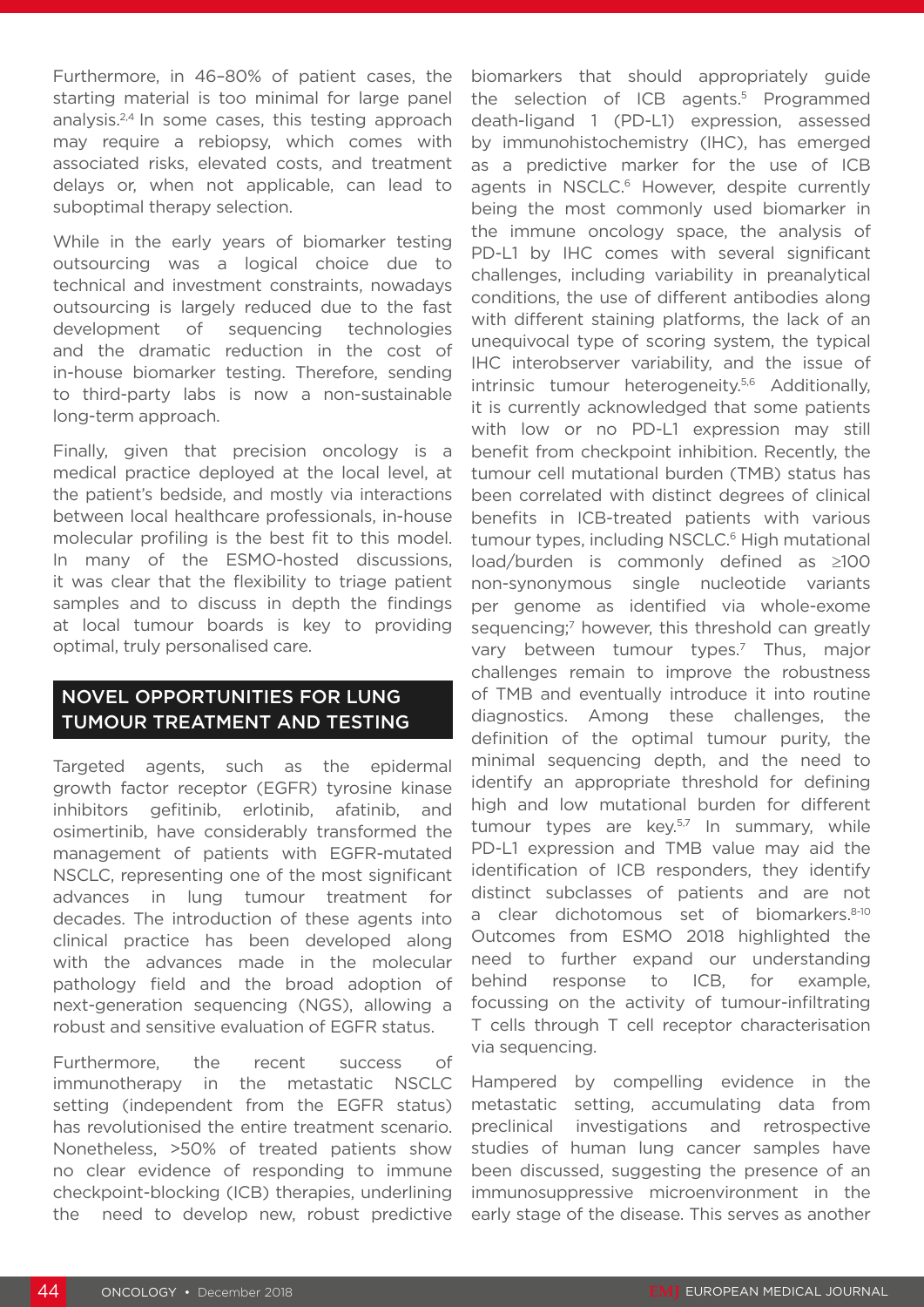indicator of the importance of investigating the role of T cells via repertoire analysis and an important reason to thoroughly investigate the role of T cells and T cell receptors. In fact, immunotherapy is now also studied in non-metastatic NSCLC.11 Trials of checkpoint inhibitors have recently been completed (or are currently ongoing) in early-stage resectable NSCLC in different settings (neoadjuvant, combined neoadjuvant, and adjuvant therapy) and in various combinations with standard of care modalities. For example, very encouraging results have been reported in the PACIFIC trial,<sup>12</sup> wherein progression-free survival (PFS) was significantly longer with durvalumab versus placebo after chemoradiotherapy in Stage III NSCLC. This is an important development for immunotherapy, given that 30–60% of patients with Stage I-III NSCLC will ultimately develop post-resection metastases.11

Another important option for lung cancer treatment, largely discussed at this year's ESMO Congress, relies on agents targeting genomic fusion products. For instance, ALK and ROS1 rearrangements define an important molecular subgroup (3–5% of cases) in advanced NSCLC, with major clinical implications. Now that alectinib has replaced the first-in-class ALK/ROS1/MET inhibitor (crizotinib) as the standard first-line therapy for ALK-positive advanced NSCLC,<sup>13</sup> it is becoming clear that, after initial response to treatment, resistance develops and patients invariably progress. While other potent ALK inhibitors and brainpenetrable compounds have been approved, including brigatinib, ceritinib, and lorlatinib, questions remain concerning the optimisation of treatment sequencing strategies to prevent or reduce resistance. To this end, performing highly sensitive molecular profiling, allowing the detection of new rising genomic alterations and eventually impairing clinical response, will support the development of these novel treatment schemes.

Furthermore, tyrosine receptor kinase (TRK) fusion agents took to the stage at this year's ESMO Congress. A genomic rearrangement known as TRK fusion occurs when a member of the neurotrophic tyrosine receptor kinase (*NTRK*) gene family fuses with another unrelated gene, producing an altered tropomyosin receptor kinase (Trk) protein.<sup>14</sup> This novel

protein product is permanently activated (i.e., uncontrolled kinase function), triggering a constant oncogenic signal cascade, which becomes the primary driver of tumour cell growth in patients with TRK fusion-positive cancer. *NTRK1*/*2*/*3* gene fusions occur in various adult and paediatric solid tumours with varying prevalence, including appendiceal cancer, cholangiocarcinoma, colorectal cancer, gastrointestinal stromal tumours, infantile fibrosarcoma, lung cancer, mammary analogue secretory carcinoma of the salivary gland, melanoma, pancreatic cancer, thyroid cancer, and various sarcomas.<sup>15</sup> Only sensitive and specific tests can reliably detect TRK fusionpositive events. The ESMO Precision Medicine Working Group has released specific suggestions<sup>16</sup> that recommend RNA-based NGS testing as the preferred method to investigate genomic alterations such as gene fusions. Fluorescence *in situ* hybridisation can also be used to test for TRK fusion cancer, while IHC can detect the presence of the Trk protein. However, both approaches substantially lack sensitivity and specificity, thus leading to suboptimal patient selection.

Among the presented new agents, entrectinib is a central nervous system-active potent inhibitor of all Trk proteins, as well as ROS1 and ALK.<sup>17</sup> Prof Demetri, Boston, Massachusetts, USA, presented an integrated efficacy and safety analysis from three Phase I/II clinical trials using entrectinib: ALKA,<sup>18</sup> STARTRK-1,<sup>19</sup> and STARTRK-2.20 Data show that treatment with entrectinib induced responses that were durable in >50% of treated patients. Notably, entrectinib is well tolerated with limited side effects and induces clinically meaningful systemic responses across tumours with a variety of histologies and in patients with and without central nervous system disease. This represents an advance in precision medicine, with entrectinib offering benefits for *NTRK*fusion-positive patients as a tumour agnostic targeted therapy. Based on these results, screening patients for *NTRK* gene fusions in solid tumours should be actively considered.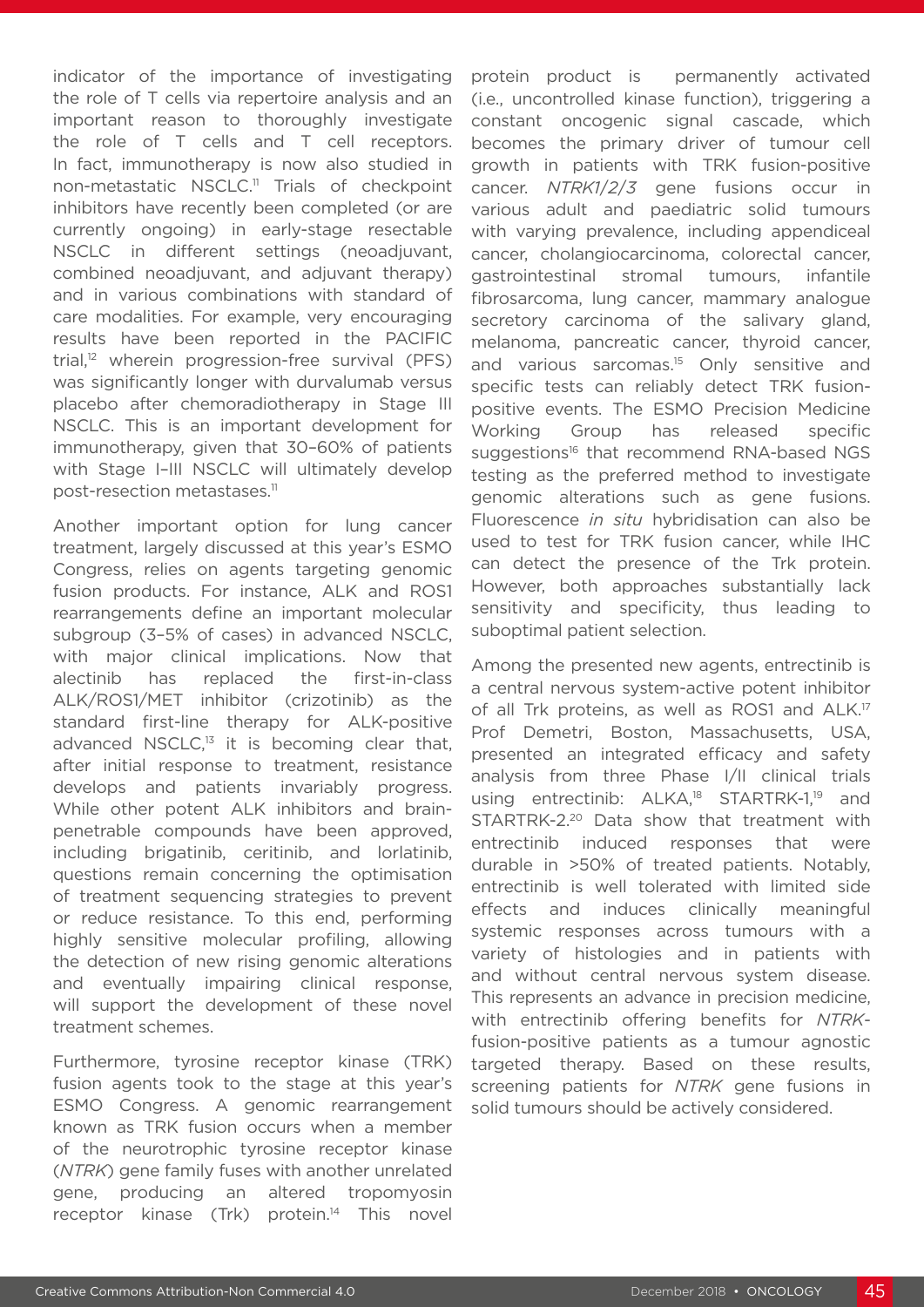### NEW OPPORTUNITIES IN OVARIAN AND BREAST CANCERS: THE NEED FOR *BRCA* TESTING

During the ESMO Congress, the first Phase III study of a poly (ADP-ribose) polymerase inhibitor as maintenance therapy after first-line chemotherapy for ovarian cancer positive findings were reported. In the SOLO1 trial<sup>21</sup> of olaparib in patients with *BRCA*-mutated advanced ovarian cancer, the primary endpoint (investigator-assessed PFS) was successfully met, with a statistically significant and clinically meaningful improvement compared to placebo. At a median follow-up of 41 months, maintenance olaparib reduced the risk of disease progression or death by 70% compared to placebo. These unmatched findings were reinforced by a significant improvement in median time to first subsequent therapy or death (51.8 months for olaparib versus 15.1 months for placebo). Notably, adverse events were mostly low grade, while health-related quality of life scores did not change from baseline following olaparib exposure. These data suggest that poly (ADP-ribose) polymerase inhibitors may have an earlier entry point in the treatment of ovarian cancer and underline the importance of determining *BRCA* status at diagnosis by sequencing. Dr Curigliano, Milan, Italy, commented on SOLAR-1 trial data. SOLAR-122 demonstrated a significant PFS benefit with the phosphatidylinositol-3-kinase (PI3K) inhibitor, alpelisib, plus hormone therapy, fulvestrant, compared with placebo plus fulvestrant in patients with PI3K-mutated cancer. This study also highlighted the value of determining yet another genomic biomarker status (i.e., PI3K mutations) at diagnosis by sequencing to accurately select the treating agent. Finally, robust data from a large patient population study indicate for the first time that immunotherapy could be an effective first-line option for patients with metastatic triple-negative breast cancer. Additional studies will now be conducted to reinforce these preliminary findings.

#### LIQUID BIOPSY FOR ROUTINE TESTING: HYPES AND HOPES

Supported by the aforementioned examples and with the advent of targeted therapies, molecular profiling is often needed to guide therapeutic decisions, both at diagnosis and following the development of resistance, resulting in multiple tissue biopsies during the disease course. However, intratumour heterogeneity and clonal evolution due to prior lines of therapies further foster the complexity of the treatment decision, representing a truly challenging task for current therapeutic approaches.23 Dr Besse, Villejuif, France, in multiple appearances during the ESMO Congress, emphasised that while the gold standard method for molecular profiling involves the examination of DNA/RNA extracted from a tissue biopsy, some clear drawbacks are associated with this approach. For instance, the lack of feasibility in some cases due to the anatomical position of the tumour mass, the invasiveness of the procedure, and the possible acquisition of insufficient tissue all lead to suboptimal overall testing quality of gene sequencing.<sup>24</sup> In the oncology community, interest is growing in the use of less invasive and costly approaches, such as liquid biopsy, analysing circulating tumour DNA (ctDNA) released into plasma from cancer cells during apoptosis or necrosis.25

Nowadays, ctDNA tests are used primarily for patients when tissue samples are not available, or to guide targeted therapy in specific clinical situations (e.g., resistance after tyrosine kinase inhibitor treatment). Dr Dienstmann, Barcelona, Spain, commented that during a study of patients receiving osimertinib, MET amplification (15%) and EGFR Cys797Ser mutation (7%) were the most common resistance mechanisms, with no evidence of an acquired EGFR Thr790Met mutation. Conversely, the incidence of Thr790Met mutation in the standard-of-care arm was found in about 47% of cases. These findings underline the need to sequence ctDNA with a multiplex gene panel-based approach rather than with a single gene testing approach (i.e., only looking for Thr790Met).26

In addition, much hope is pinned on the further development of liquid biopsy applications, for example, detecting minimal residual disease or risk of relapse in early stages, a path that is actively explored in several ongoing studies.<sup>27</sup> For example, Dr Bonanno, Padova, Italy, presented interim findings from the MAGIC-1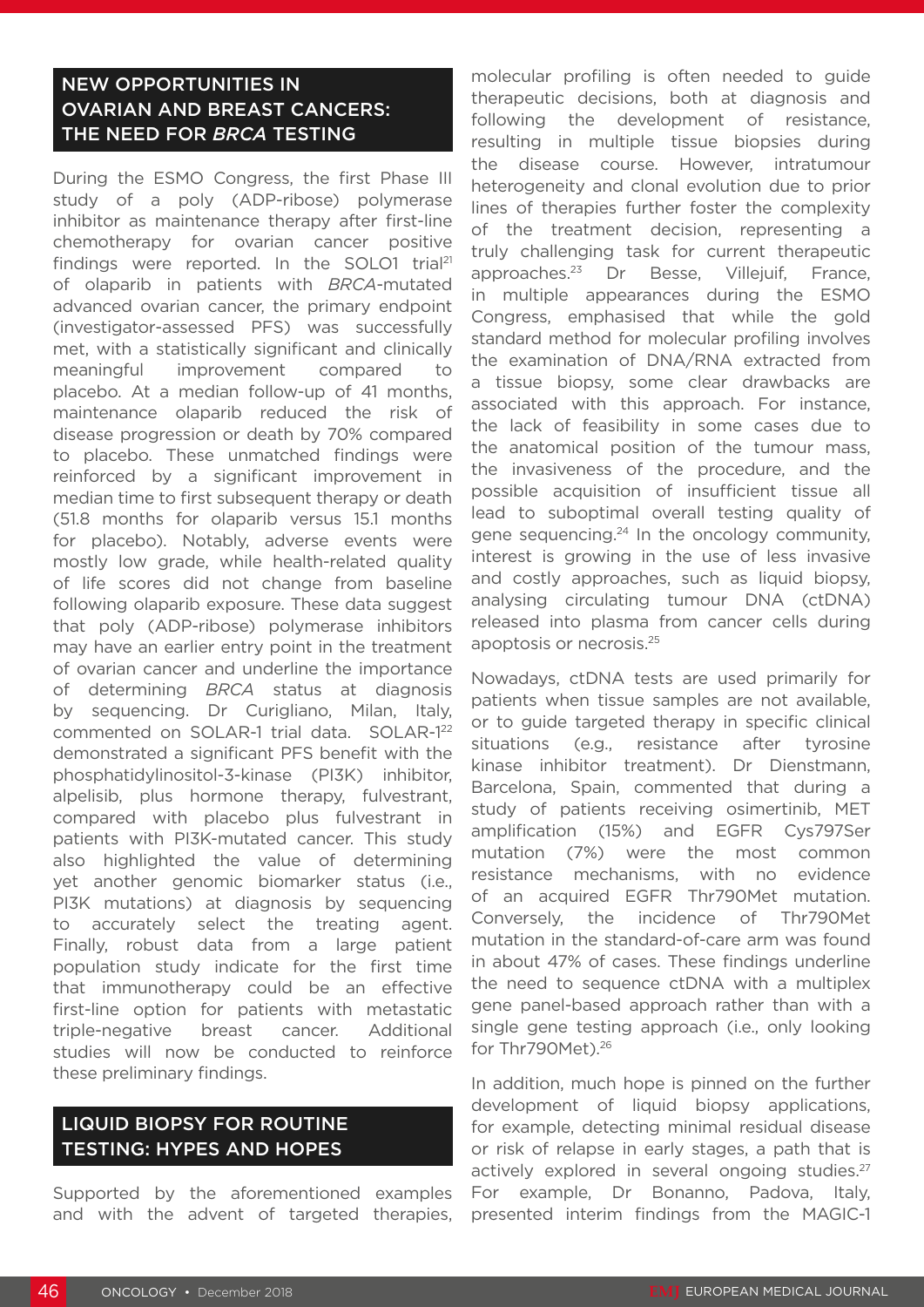trial<sup>28</sup> suggesting that changes in plasma levels of a *KRAS* mutation significantly correlated with the radiological assessment of disease progression in patients with advanced NSCLC receiving either chemotherapy or immunotherapy. Moreover, the data also suggest that, in patients receiving immunotherapy, early reduction of the mutated allele abundancy in plasma may predict favourable outcomes.

#### CALLING ON MOLECULAR DIAGNOSTICS

Given the rapidly increasing amount of genomic information available, thanks to the reduction in sequencing cost and the democratisation of molecular profiling, clinicians are now confronted with the need to prioritise driver over passenger genomic alterations and choose the most appropriate treatment when multiple targetable alterations are found.

During the ESMO Congress 2018, key opinion leaders from across the globe highlighted that molecular tumour boards, a new form of interaction for medical professionals, are rapidly diffusing into major cancer reference centres.<sup>23</sup> The main goal for a molecular tumour board is to match the unique genetic profile of a patient's cancer with a drug (or combination therapy) having the highest evidence of clinical actionability, or to explore the possibility of enrolling patients into a recruiting clinical trial. Dr Curioni, Zurich, Switzerland, part of the ESMO press committee, highlighted that lung cancer is an extraordinary example that demonstrates the value of multidisciplinary discussion of molecular tumour profiling data, which has resulted in a dramatic improvement in the prognosis of cancer patients harbouring driver genetic alterations in genes like *ALK*, *ROS1*, *EGFR*, *cMET*, *BRAF*, and *NTRK*. 29 Prof André, Villejuif, France, highlighted the first ESMO scale to rank and prioritise genomic alterations: ESMO scale for clinical actionability of molecular targets (ESCAT). ESCAT aims to improve the interpretation of sequencing results and link them to appropriate clinical trials. Furthermore, the ESMO Precision Medicine Working Group released updated recommendations concerning sequencing practice, including detection of TRK fusions, microsatellite instability, and a general guide

on how to handle genetic variants detected by NGS. Also highlighted was the unmet need to integrate multiple layers of data from curated available sources (National Cancer Institute [NCI], The Cancer Genome Atlas [TCGA], ESMO-OncologyPro, and ESCAT) and present them in an intuitive and accessible manner while still accurately offering a complete picture of an individual's medical profile in the form of a clinical decision support tool. This represents the next challenge for companies serving cancer-treating clinicians. The key to success for such a tool is a simple and direct workflow of guided steps for clinicians to navigate the magnitude of molecular information, enabling decisions to be made as quickly and reliably as possible. Moving in this direction, the ESMO Magnitude of Clinical Benefits scale (ESMO-MCBS) is a tool designed to assess the clinical benefit of different cancer medications, allowing stakeholders to discriminate between high-value treatments (i.e., improving survival and/or quality of life of cancer patients, from modest to marginal approaches). At this year's ESMO Congress, a set of workshops aimed to address how to prepare the next generation of the ESMO-MCBS for the integration of molecular diagnostics-related benefits in the cost calculation process.<sup>30</sup> Given that diagnostics-related reimbursement policies across the European Union (EU), the USA, and the Asia-Pacific region will likely evolve in the near future, much attention will be paid to this topic at next year's Congress.

Overall, the ESMO Congress highlighted that in order to make precision medicine the global standard of care, including the wide application of genome-analysis in the form of a feasible diagnostic solution, and not only as a privileged option for a few national healthcare systems, a variety of socioeconomic factors will need to be considered. $31$  Health policy makers, medical institutions, manufacturers, clinicians, and biomedical researchers, along with patient associations, will have to engage in this process through global initiatives, while being able to deploy them at the local level.<sup>32</sup>

#### **CONCLUSION**

To conclude, the list of new therapies associated with specific biomarkers is growing steadily.